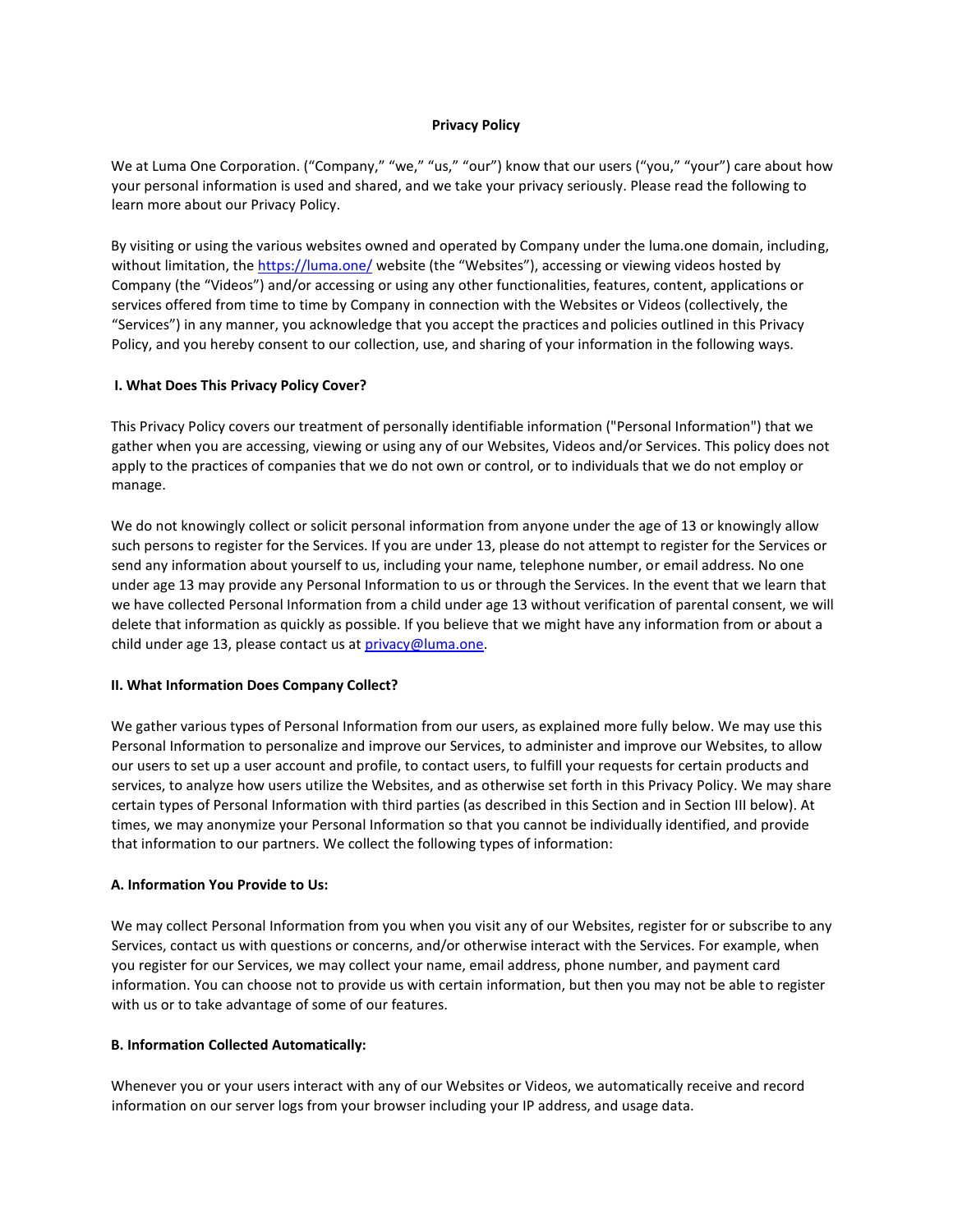When we collect usage information (such as the numbers and frequency of visitors to a Website or video, survey or assessment data), we may use such information in two ways. We may use such information in aggregate form, and not in a manner that would identify you personally. For example, this aggregate information tells us how often users use parts of a Website, so that we can make such Website appealing to as many users as possible.

# **[C. E-mail and Other Communications:](https://wistia.com/privacy#c-e-mail-and-other-communications)**

We may contact you, by email or other means; for example, we may send you promotional offers on behalf of other businesses, or communicate with you about your use of any of the Websites. Also, we may receive a confirmation when you open an email from us. This confirmation helps us make emails more interesting and improve our service. If you do not want to receive email or other mail from us, please indicate your preference by visiting our email preference page. Please note that if you do not want to receive legal notices from us, those legal notices will still govern your use of the Websites, and you are responsible for reviewing such legal notices for changes.

## **[III. Will Company Share Any of the Personal Information it Receives?](https://wistia.com/privacy#iii-will-company-share-any-of-the-personal-information-it-receives)**

We share your Personal Information in personally identifiable form with third parties as described below. **[A.](https://wistia.com/privacy#a-affiliated-businesses-and-third-party-websites-we-do-not-control)** 

## **[Affiliated Businesses and Third Party Websites We](https://wistia.com/privacy#a-affiliated-businesses-and-third-party-websites-we-do-not-control) [Do Not Control:](https://wistia.com/privacy#a-affiliated-businesses-and-third-party-websites-we-do-not-control)**

In certain situations, businesses or third party websites we're affiliated with may sell items or provide services to you through a website (either alone or jointly with us). You can recognize when an affiliated business is associated with such a transaction or service, and we will share your Personal Information with that affiliated business only to the extent that it is related to such transaction or service. We have no control over the policies and practices of third party websites as to privacy or anything else, so if you choose to enter into such transaction or to receive such service, please review the applicable third party websites' policies.

# **[B. Agents:](https://wistia.com/privacy#b-agents)**

We employ other companies and people to perform tasks on our behalf and may need to share your Personal Information with them to provide products or services to you, for example, processing credit card payments. Unless we tell you differently, our agents do not have any right to use the Personal Information we share with them beyond what is necessary to assist us. We acknowledge our potential liability if our agents misuse your Personal Information.

#### **[C.](https://wistia.com/privacy#c-user-profiles-and-submissions) [User Profiles and Submissions:](https://wistia.com/privacy#c-user-profiles-and-submissions)**

Certain user profile information, including, without limitation, a user's name, location, and any video or image content that such user has uploaded to a Website, may be displayed to other users to facilitate user interaction within such Website or address your request for Company's services. Your account privacy settings allow you to limit the other users who can see the Personal Information in your user profile and/or what information in your user profile is visible to others. Any content you upload to your public user profile, along with any Personal Information or content that you voluntarily disclose online in a manner other users can view (on discussion boards, forums, in messages and chat areas, etc.) becomes publicly available, and can be collected and used by others. Your user name may also be displayed to other users if and when you send messages or comments or upload images or videos through the Website and other users can contact you through messages and comments.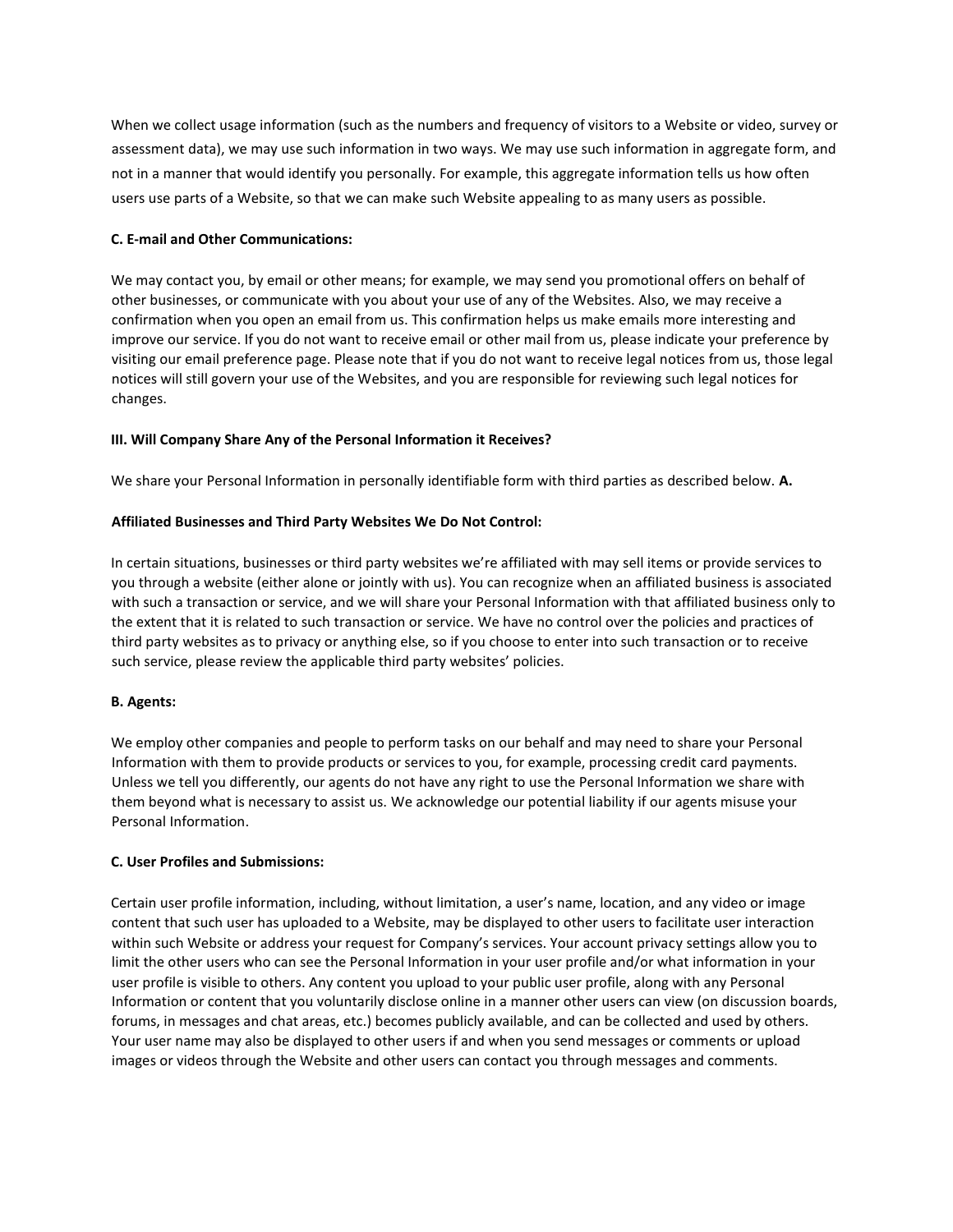### **[D. Video Data:](https://wistia.com/privacy#d-video-data)**

As mentioned above, we may provide Video owners with certain identifiable usage information directly related to the Videos that such Video owners make available through the Websites and Services. Such information may include how many and which Videos of a particular Video owner was watched by a particular user, from where a particular Video was watched by a particular user, how a particular user answered an assessment questions or other question. How much aggregate time a user has spent and how many times a particular Video was watched by a particular user,etc..

## **[E. Business Transfers:](https://wistia.com/privacy#e-business-transfers)**

We may choose to buy or sell assets. In these types of transactions, customer information is typically one of the business assets that is transferred. Also, if we (or substantially all of our assets) are acquired, or if we go out of business, enter bankruptcy, or go through some other change of control, Personal Information would be one of the assets transferred to or acquired by a third party.

## **[F. Protection of Company and Others:](https://wistia.com/privacy#f-protection-of-company-and-others)**

We reserve the right to access, read, preserve, and disclose any information that we reasonably believe is necessary to comply with law or court order; enforce or apply our conditions of use and other agreements; or protect the rights, property, or safety of Company, our employees, our users, or others. This includes exchanging information with other companies and organizations for fraud protection and credit risk reduction.

## **[G. With Your](https://wistia.com/privacy#g-with-your-consent) Consent[:](https://wistia.com/privacy#g-with-your-consent)**

Except as set forth above, you will be notified when your Personal Information may be shared with third parties, and will be able to prevent the sharing of this information.

#### **[IV. Is Personal Information About Me Secure?](https://wistia.com/privacy#iv-is-personal-information-about-me-secure)**

Your account is protected by a password for your privacy and security. You must prevent unauthorized access to your account and Personal Information by selecting and protecting your password and/or other sign-on mechanism appropriately and limiting access to your computer or device and browser by signing off after you have finished accessing your account.

We endeavor to protect the privacy of your account and other Personal Information we hold in our records, but we cannot guarantee complete security. Unauthorized entry or use, hardware or software failure, and other factors, may compromise the security of user information at any time.

The Websites may contain links to other sites. We are not responsible for the privacy policies and/or practices on other sites. When following a link to another site you should read that site's privacy policy.

#### **[V. What Personal Information Can I Access?](https://wistia.com/privacy#v-what-personal-information-can-i-access)**

You may request the correction, updating, or deletion of your Personal Information on our Websites by emailing us at privacy@luma.one.. We will respond to all such requests within 30 days. If you request that your Personal Information be deleted from our records, there may be a brief delay in our processing that request, while we verify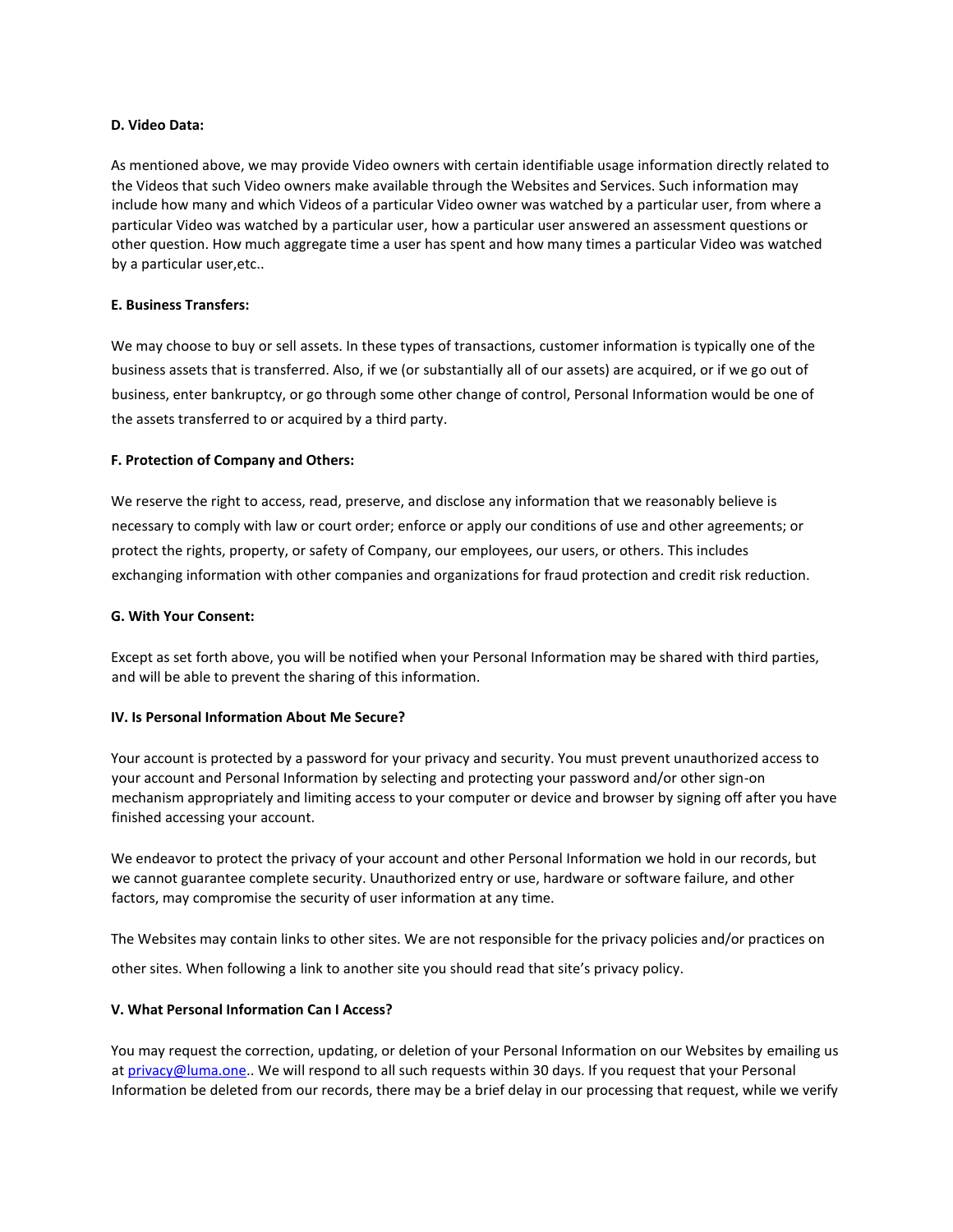that the request is valid and originates from you as opposed to an unauthorized third party. If you request that your Personal Information be deleted, we reserve the right to terminate and/or limit your access to the Websites and/or Services.

Under California Civil Code Sections 1798.83–1798.84, California residents are entitled to ask us for a notice identifying the categories of Personal Information which we share with our affiliates and/or third parties for marketing purposes, and providing contact information for such affiliates and/or third parties. If you are a California resident and would like a copy of this notice, please submit a written request to: privacy@luma.one.

#### **[VI. What Choices Do I Have?](https://wistia.com/privacy#vi-what-choices-do-i-have)**

You can always opt not to disclose information to us, but keep in mind some information may be needed to register with us or to take advantage of some of our special features.

You may be able to add, update, or delete Personal Information as explained in Section V above. When you update information, however, we may maintain a copy of the unrevised information in our records. Please note that some information may remain in our private records after your deletion of such information from your account. We may use any aggregated data derived from or incorporating your Personal Information after you update or delete it, but not in a manner that would identify you personally.

We will also provide EU or Swiss individuals with opt-out or opt-in choice before we share their data with third parties other than our agents, or before we use it for a purpose other than which it was originally collected or subsequently authorized. To limit the use and disclosure of your personal information, please submit a written request to privacy@luma.one.

#### **[VIl.](https://wistia.com/privacy#vi-what-choices-do-i-have) [Rights of European Data Subjects under the General Data Protection Regulation \(GDPR\)](https://wistia.com/privacy#vi-what-choices-do-i-have)**

If you are in one of the EU/EEA countries, you are entitled to certain rights under the General Data Protection Regulation (GDPR) EU Regulation 2016/679 and applicable national data protection regulations. By visiting the Luma One Corporation Websites or communicating with Luma One Corporation, you acknowledge that we may process your Personal Information for the purposes described above, either on the basis of your consent or if we have other lawful grounds to do so.

You have the right to withdraw consent to processing, where consent is the basis of processing. For the Personal Information we collect on the Luma One Corporation Websites, this means you may withdraw your consent to processing by leaving the Luma One Corporation Websites, suspending your account if you have registered on our Websites, and requesting that we delete your Personal Information by contacting us at info@Luma One Corporation.com.

You have the right to access your Personal Information that we hold and request further details about how we process it, under certain conditions.

You have the right to demand rectification of inaccurate Personal Information about you. We will promptly correct any information found to be incorrect.

You have the right to object to unlawful data processing under certain conditions.

You have the right to erasure of past data about you (your "right to be forgotten") under certain conditions. You have the right to demand that we restrict processing of your Personal Information, under certain conditions, if you believe we have exceeded the legitimate basis for processing, processing is no longer necessary, or if you believe your Personal Information is inaccurate.

You have the right to data portability of Personal Information concerning you that you provided us in a structured, commonly used, and machine-readable format, subject to certain conditions.